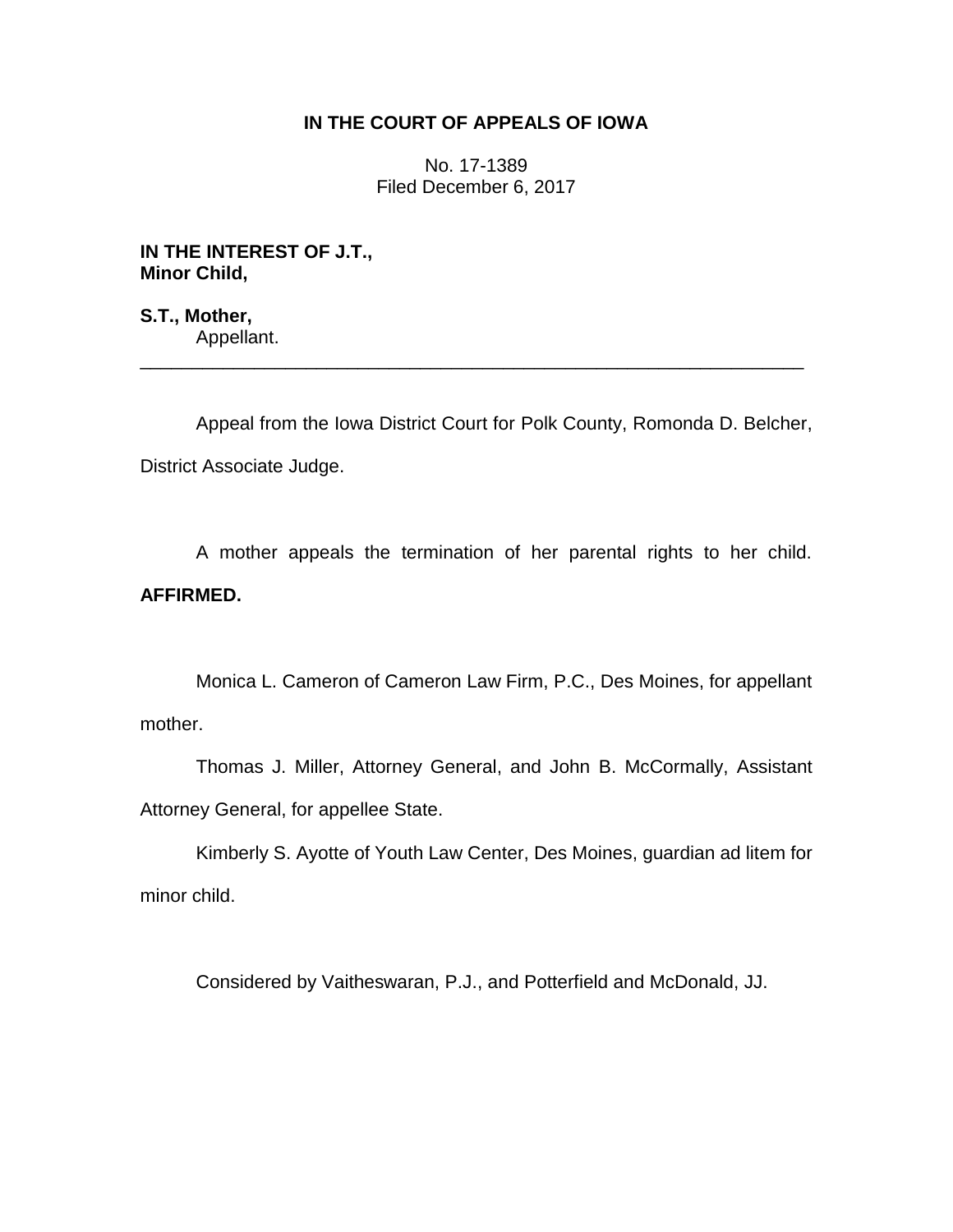## **VAITHESWARAN, Presiding Judge.**

A mother appeals the termination of her parental rights to her child, born in late 2015. She does not contest the grounds for termination. She argues termination was not in the child's best interest and the district court should have granted her additional time to work towards reunification.

The mother has a lengthy history with the department of human services prompted by substance abuse, failure to manage her mental health issues, and failure to set appropriate boundaries to safeguard her children. Her older two children were adjudicated in need of assistance. When her third child was five days old, the department sought and obtained his removal. The child was subsequently adjudicated in need of assistance and was transferred to the department's custody for placement in foster care, where he remained throughout the proceedings.

The mother took a parenting class and progressed with some services. When the child was a little over one year old, the district court ordered a thirty-day trial home placement. In preparation for the placement, the department facilitated overnight visits between mother and child. In short order, the mother informed the department she was overwhelmed by the visits, and the district court canceled the trial home placement.

Meanwhile, the mother was evicted from her apartment for nonpayment of rent and was waiting to sign a lease on another apartment. At the termination hearing, she was asked whether she wished to have the child immediately returned to her custody. She responded, "Honestly, no." She requested a one-month extension to get her "housing situated."

2